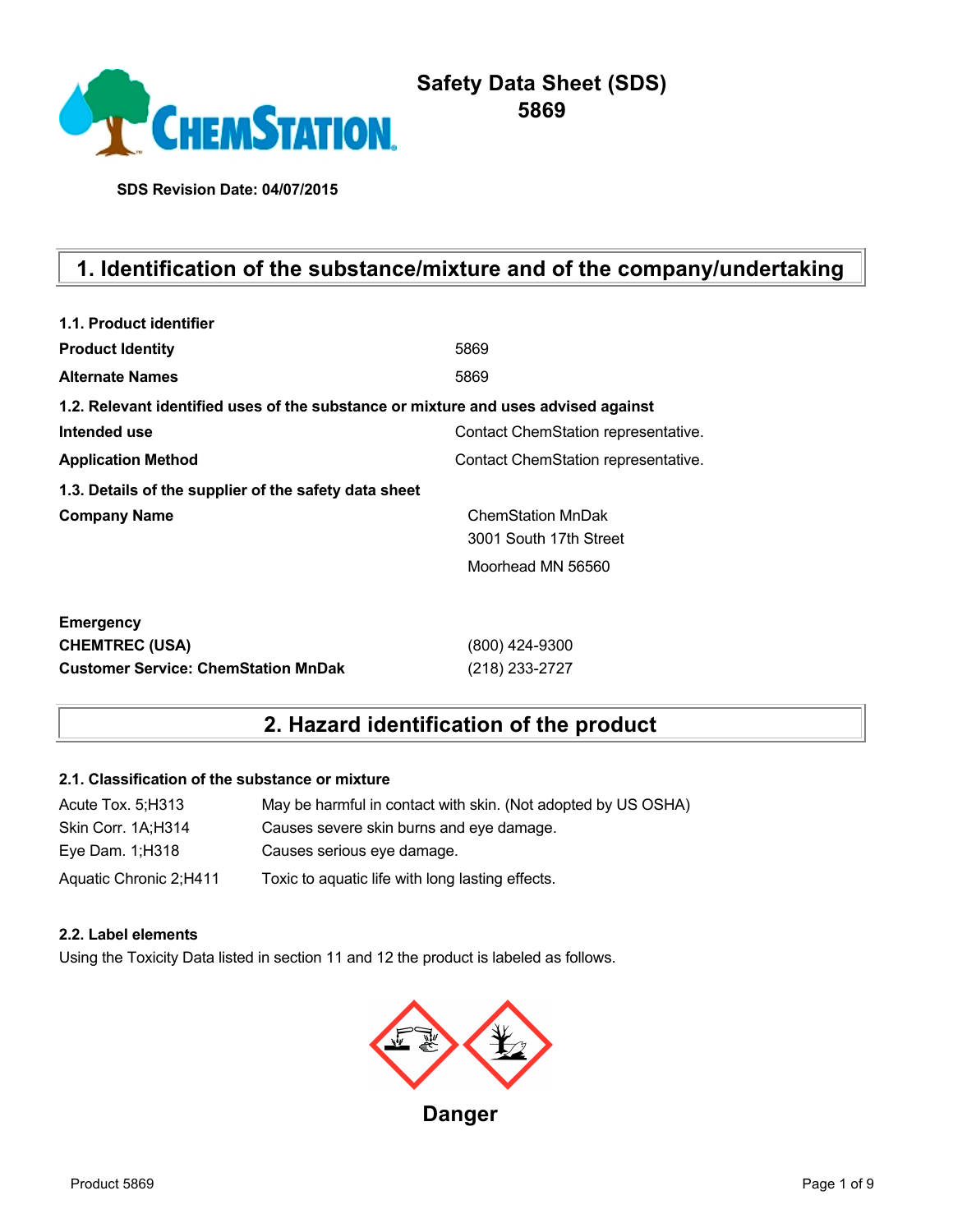H313 May be harmful in contact with skin.

H314 Causes severe skin burns and eye damage.

H318 Causes serious eye damage.

H411 Toxic to aquatic life with long lasting effects.

## **[Prevention]:**

P260 Do not breathe mist / vapors / spray.

P264 Wash thoroughly after handling.

P273 Avoid release to the environment.

P280 Wear protective gloves / eye protection / face protection.

## **[Response]:**

P301+330+331 IF SWALLOWED: Rinse mouth. Do NOT induce vomiting.

P303+361+353 IF ON SKIN (or hair): Remove / Take off immediately all contaminated clothing. Rinse skin with water / shower.

P304+312 IF INHALED: Call a POISON CENTER or doctor / physician if you feel unwell.

P305+351+338 IF IN EYES: Rinse continuously with water for several minutes. Remove contact lenses if present and easy to do - continue rinsing.

P310 Immediately call a POISON CENTER or doctor / physician.

P340 Remove victim to fresh air and keep at rest in a position comfortable for breathing.

P363 Wash contaminated clothing before reuse.

P391 Collect spillage.

#### **[Storage]:**

P405 Store locked up.

### **[Disposal]:**

P501 Dispose of contents / container in accordance with local / national regulations.

# **3. Composition/information on ingredients**

This product contains the following substances that present a hazard within the meaning of the relevant State and Federal Hazardous Substances regulations.

| <b>Ingredient/Chemical Designations</b>                | Weight % | <b>GHS Classification</b>                 | <b>Notes</b> |
|--------------------------------------------------------|----------|-------------------------------------------|--------------|
| Sodium hydroxide<br><b>CAS Number:</b><br>0001310-73-2 | 25 - 50  | ∣∣Skin Corr. 1A:H314<br>Acute Tox. 4:H312 | $[1][2]$     |
| Sodium gluconate<br><b>CAS Number:</b><br>0000527-07-1 | 1.0 - 10 | <b>Not Classified</b>                     |              |

[1] Substance classified with a health or environmental hazard.

[2] Substance with a workplace exposure limit.

[3] PBT-substance or vPvB-substance.

\*The full texts of the phrases are shown in Section 16.

# **4. First aid measures**

#### **4.1. Description of first aid measures**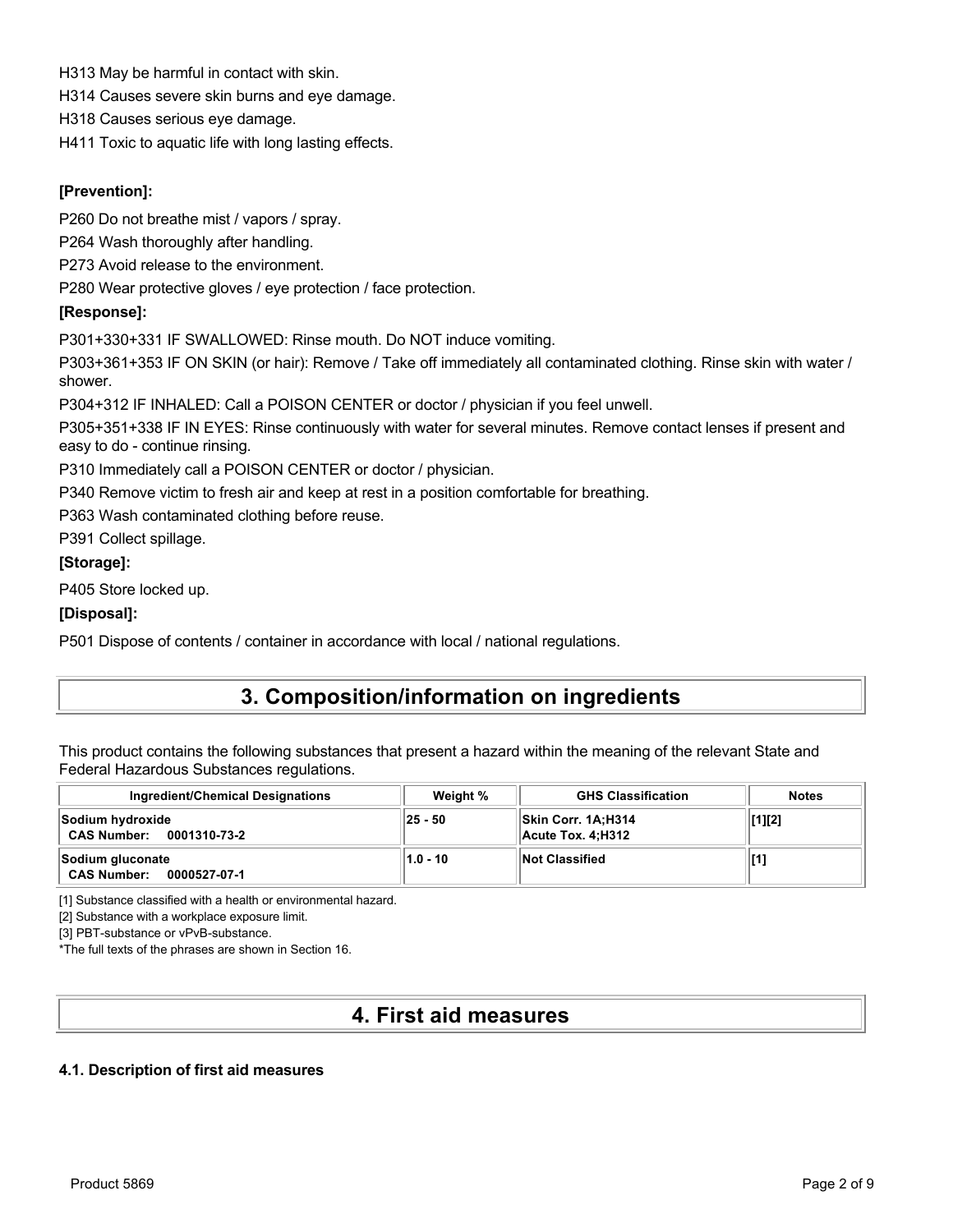| General           | Move victim to fresh air.<br>Call 911 or emergency medical service if deemed necessary.<br>Give artificial respiration if victim is not breathing.<br>Do not use mouth-to-mouth method if victim ingested or inhaled the substance; give artificial<br>respiration with the aid of a pocket mask equipped with a one-way valve or other proper<br>respiratory medical device.<br>Administer oxygen if breathing is difficult.<br>Remove and isolate contaminated clothing and shoes.<br>In case of contact with substance, immediately flush skin or eyes with running water for at<br>least 20 minutes.<br>For minor skin contact, avoid spreading material on unaffected skin.<br>Keep victim warm and quiet.<br>Effects of exposure (inhalation, ingestion or skin contact) to substance may be delayed.<br>Ensure that medical personnel are aware of the material(s) involved and take precautions to<br>protect themselves. |
|-------------------|-----------------------------------------------------------------------------------------------------------------------------------------------------------------------------------------------------------------------------------------------------------------------------------------------------------------------------------------------------------------------------------------------------------------------------------------------------------------------------------------------------------------------------------------------------------------------------------------------------------------------------------------------------------------------------------------------------------------------------------------------------------------------------------------------------------------------------------------------------------------------------------------------------------------------------------|
| <b>Inhalation</b> | Move victim to fresh air. Call emergency medical care. Apply artificial respiration if victim is<br>not breathing. Do not use mouth-to-mouth method if victim ingested or inhaled the<br>substance; induce artificial respiration with the aid of a pocket mask equipped with a one-way<br>valve or other proper respiratory medical device. Administer oxygen if breathing is difficult.                                                                                                                                                                                                                                                                                                                                                                                                                                                                                                                                         |
| <b>Eyes</b>       | Irrigate copiously with clean water for at least 15 minutes, holding the eyelids apart and seek<br>medical attention.                                                                                                                                                                                                                                                                                                                                                                                                                                                                                                                                                                                                                                                                                                                                                                                                             |
| <b>Skin</b>       | Remove contaminated clothing. Wash skin thoroughly with soap and water or use a<br>recognized skin cleanser.                                                                                                                                                                                                                                                                                                                                                                                                                                                                                                                                                                                                                                                                                                                                                                                                                      |
| Ingestion         | If swallowed obtain immediate medical attention. Keep at rest. Do NOT induce vomiting.                                                                                                                                                                                                                                                                                                                                                                                                                                                                                                                                                                                                                                                                                                                                                                                                                                            |
|                   | 4.2. Most important symptoms and effects, both acute and delayed                                                                                                                                                                                                                                                                                                                                                                                                                                                                                                                                                                                                                                                                                                                                                                                                                                                                  |
| <b>Overview</b>   | Effects of exposure (inhalation, ingestion or skin contact) to substance may be delayed. See<br>section 2 for further details.                                                                                                                                                                                                                                                                                                                                                                                                                                                                                                                                                                                                                                                                                                                                                                                                    |
| <b>Eyes</b>       | Causes serious eye damage.                                                                                                                                                                                                                                                                                                                                                                                                                                                                                                                                                                                                                                                                                                                                                                                                                                                                                                        |
| <b>Skin</b>       | May be harmful in contact with skin. (Not adopted by US OSHA) Causes severe skin burns<br>and eye damage.                                                                                                                                                                                                                                                                                                                                                                                                                                                                                                                                                                                                                                                                                                                                                                                                                         |

# **5. Fire-fighting measures**

## **5.1. Extinguishing media**

Recommended extinguishing media; alcohol resistant foam, CO<sub>2</sub>, powder, water spray. Do not use; water jet.

## **5.2. Special hazards arising from the substance or mixture**

Hazardous decomposition: Hydrogen chloride and chlorine. Chlorine gas rate of decomposition increases with the concentration with temperatures above 85 degrees F (30C).

Do not breathe mist / vapors / spray.

## **5.3. Advice for fire-fighters**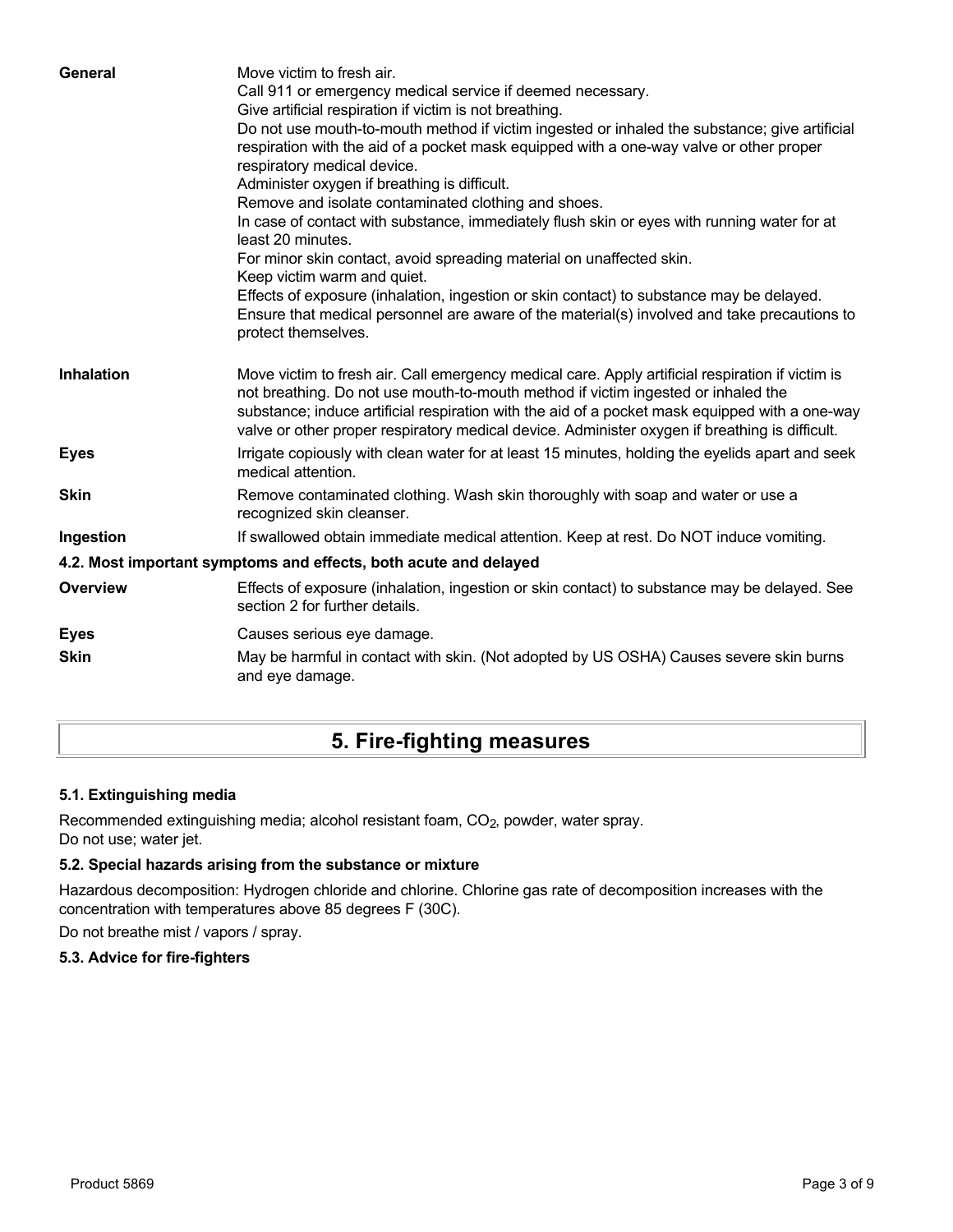Wear positive pressure self-contained breathing apparatus (SCBA).

Wear chemical protective clothing that is specifically recommended by the manufacturer. It may provide little or no thermal protection.

Non-combustible, substance itself does not burn but may decompose upon heating to produce corrosive and/or toxic fumes.

Some are oxidizers and may ignite combustibles (wood, paper, oil, clothing, etc.).

Contact with metals may evolve flammable hydrogen gas.

Containers may explode when heated.

**TOXIC**; inhalation, ingestion or skin contact with material may cause severe injury or death.

Contact with molten substance may cause severe burns to skin and eyes.

Avoid any skin contact.

Effects of contact or inhalation may be delayed.

Fire may produce irritating, corrosive and/or toxic gases.

Runoff from fire control or dilution water may be corrosive and/or toxic and cause pollution.

**ERG Guide No.** 154

# **6. Accidental release measures**

#### **6.1. Personal precautions, protective equipment and emergency procedures**

ELIMINATE all ignition sources (no smoking, flares, sparks or flames in immediate area).

Do not touch damaged containers or spilled material unless wearing appropriate protective clothing.

Stop leak if you can do it without risk.

Prevent entry into waterways, sewers, basements or confined areas.

Absorb or cover with dry earth, sand or other non-combustible material and transfer to containers.

DO NOT GET WATER INSIDE CONTAINERS.

#### **6.2. Environmental precautions**

Do not allow spills to enter drains or waterways.

Use good personal hygiene practices. Wash hands before eating, drinking, smoking or using toilet. Promptly remove soiled clothing and wash thoroughly before reuse.

#### **6.3. Methods and material for containment and cleaning up**

Keep unauthorized personnel away. Stay upwind. Keep out of low areas. Ventilate enclosed areas.

# **7. Handling and storage**

#### **7.1. Precautions for safe handling**

See section 2 for further details. - [Prevention]:

#### **7.2. Conditions for safe storage, including any incompatibilities**

Handle containers carefully to prevent damage and spillage.

Incompatible materials: Any acidic material, ammonia, urea, oxidizable materials and metals such as nickel, copper, tin, aluminum and iron.

See section 2 for further details. - [Storage]:

#### **7.3. Specific end use(s)**

#### No data available.

**8. Exposure controls and personal protection**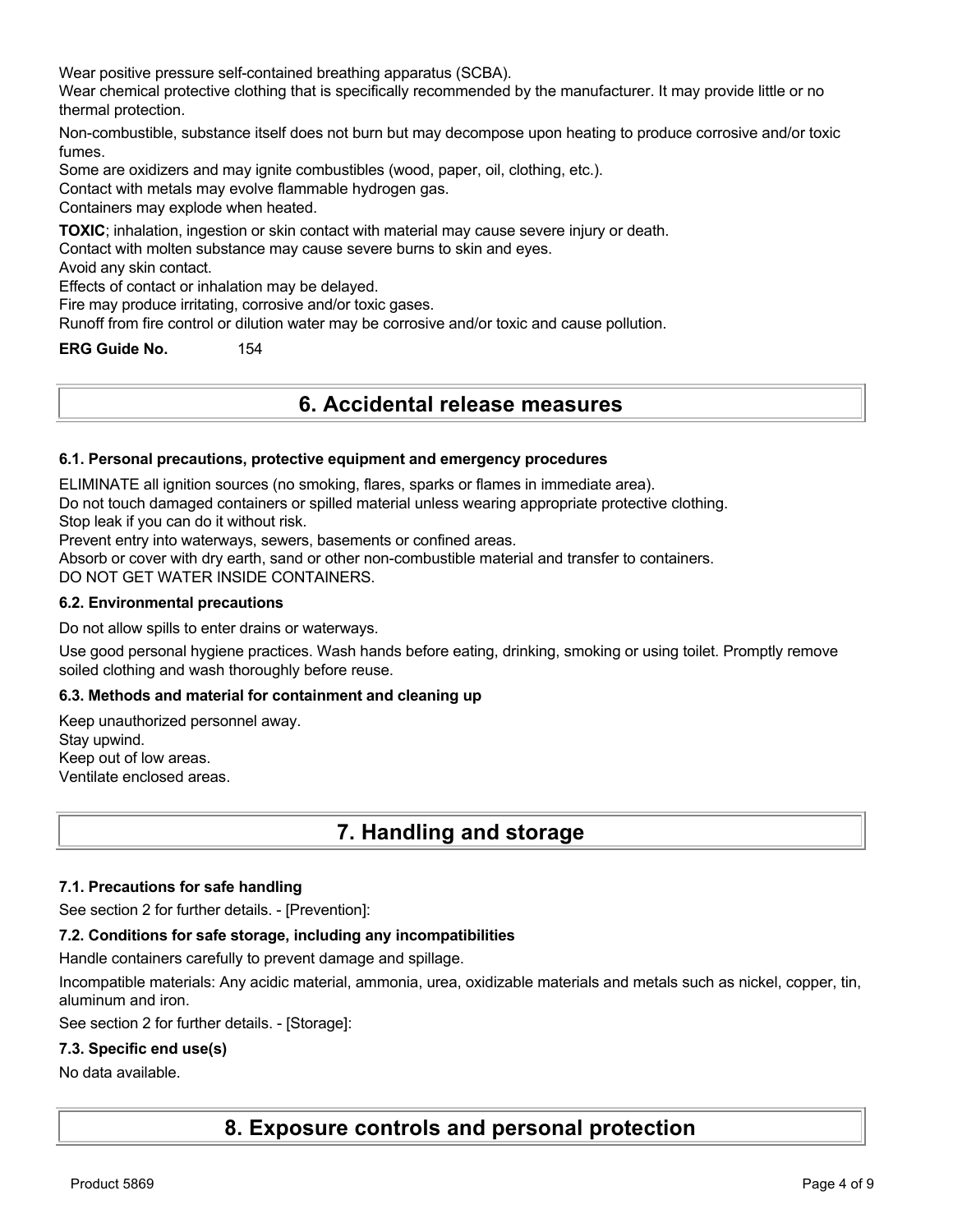#### **8.1. Control parameters**

| CAS No.      | Ingredient       | <b>Source</b> | Value                       |
|--------------|------------------|---------------|-----------------------------|
| 0000527-07-1 | Sodium gluconate | <b>OSHA</b>   | No Established Limit        |
|              |                  | ACGIH         | <b>No Established Limit</b> |
|              |                  | <b>NIOSH</b>  | <b>No Established Limit</b> |
|              |                  | Supplier      | No Established Limit        |
| 0001310-73-2 | Sodium hydroxide | <b>OSHA</b>   | TWA 2 mg/m3                 |
|              |                  | ACGIH         | Ceiling: 2 mg/m3            |
|              |                  | <b>NIOSH</b>  | $C2$ mg/m3                  |
|              |                  | Supplier      | No Established Limit        |

#### **Exposure**

#### **Carcinogen Data**

| CAS No.      | Ingredient       | ∣Source∣    | Value                                                              |
|--------------|------------------|-------------|--------------------------------------------------------------------|
| 0000527-07-1 | Sodium gluconate | <b>OSHA</b> | Select Carcinogen: No                                              |
|              |                  | <b>NTP</b>  | Known: No: Suspected: No                                           |
|              |                  | <b>IARC</b> | Group 1: No: Group 2a: No: Group 2b: No: Group 3: No: Group 4: No: |
| 0001310-73-2 | Sodium hydroxide | <b>OSHA</b> | Select Carcinogen: No                                              |
|              |                  | <b>NTP</b>  | Known: No: Suspected: No                                           |
|              |                  | <b>IARC</b> | Group 1: No; Group 2a: No; Group 2b: No; Group 3: No; Group 4: No; |

#### **8.2. Exposure controls**

**Respiratory** Use NIOSH/MSHA approved respirator, following manufacturer's recommendations when concentrations exceed permissible exposure limits.

- **Eyes** Wear safety glasses with side shields to protect the eyes. An eye wash station is suggested as a good workplace practice.
- **Skin** Chemical resistant clothing such as coveralls/apron boots should be worn. Chemical Impervious Gloves
- **Engineering Controls** Provide adequate ventilation. Where reasonably practicable this should be achieved by the use of local exhaust ventilation and good general extraction. If these are not sufficient to maintain concentrations of particulates and any vapor below occupational exposure limits suitable respiratory protection must be worn.

#### **Other Work Practices** Use good personal hygiene practices. Wash hands before eating, drinking, smoking or using toilet. Promptly remove soiled clothing and wash thoroughly before reuse.

See section 2 for further details. - [Prevention]:

# **9. Physical and chemical properties**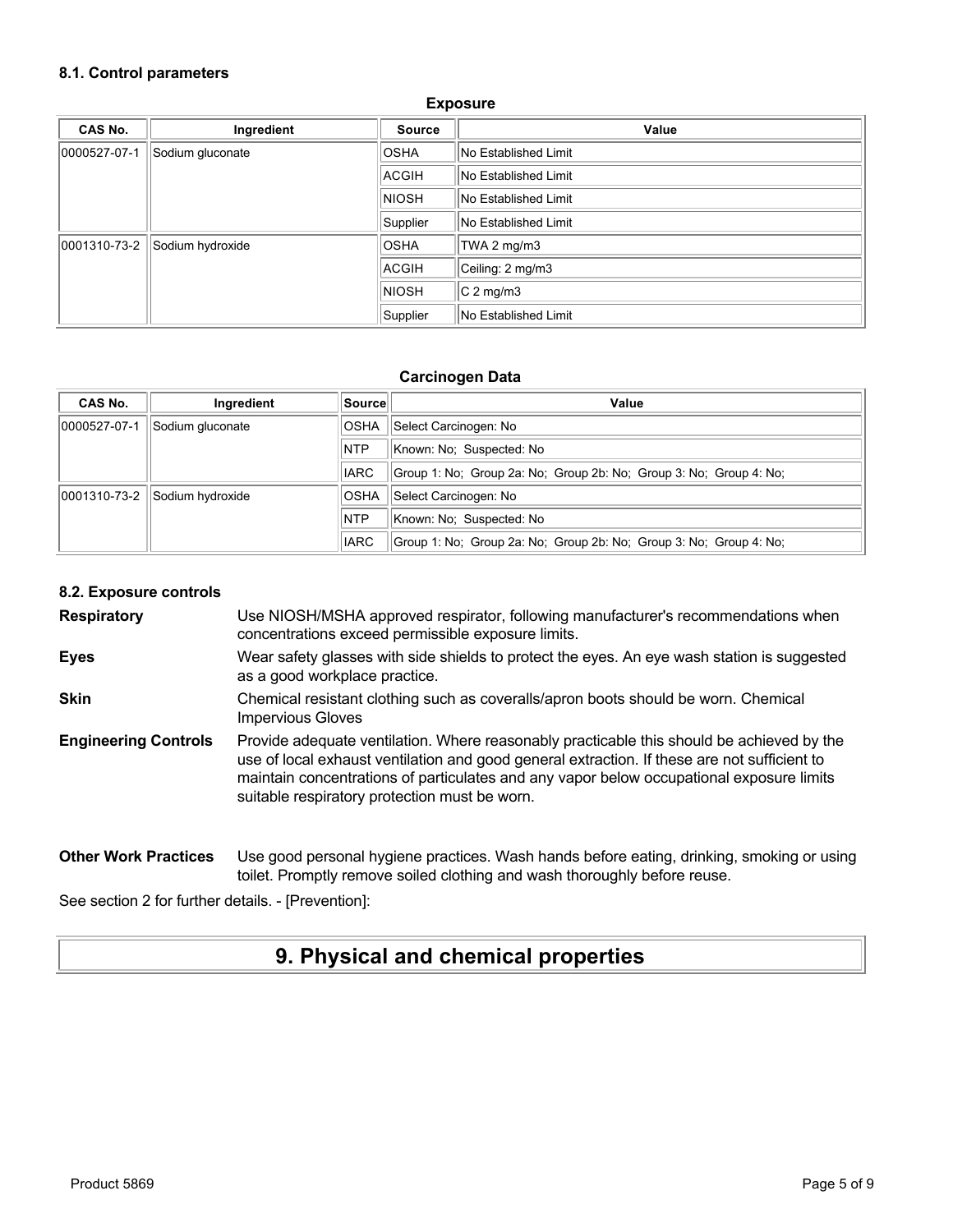| Appearance                                         | Yellow Syrupy liquid                       |
|----------------------------------------------------|--------------------------------------------|
| Odor                                               | Mild                                       |
| <b>Odor threshold</b>                              | Not Measured                               |
| рH                                                 | $13.3 - 14.0$                              |
| Melting point / freezing point                     | Not Measured                               |
| Initial boiling point and boiling range            | >212 deg F                                 |
| <b>Flash Point</b>                                 | >200 degrees F PMCC (non-flammable)        |
| Evaporation rate (Ether = 1)                       | 0.33                                       |
| <b>Flammability (solid, gas)</b>                   | Not Applicable                             |
| Upper/lower flammability or explosive<br>limits    | Lower Explosive Limit: Not Measured        |
|                                                    | <b>Upper Explosive Limit: Not Measured</b> |
|                                                    |                                            |
| Vapor pressure (Pa)                                | Not Determined                             |
| <b>Vapor Density</b>                               | Not Determined                             |
| <b>Specific Gravity</b>                            | 1.487 - 1.517                              |
| <b>Solubility in Water</b>                         | Not Measured                               |
| Partition coefficient n-octanol/water (Log<br>Kow) | Not Measured                               |
| <b>Auto-ignition temperature</b>                   | Not Measured                               |
| <b>Decomposition temperature</b>                   | Not Measured                               |
| <b>Viscosity (cSt)</b>                             | Not Measured                               |
| Foaming                                            | Moderate                                   |
| 9.2. Other information                             |                                            |

# **10. Stability and reactivity**

## **10.1. Reactivity**

Hazardous Polymerization will not occur.

#### **10.2. Chemical stability**

Self-accelerating decompositon, with oxygen release, at temperatures above 122F(50C).

#### **10.3. Possibility of hazardous reactions**

No data available.

## **10.4. Conditions to avoid**

No data available.

#### **10.5. Incompatible materials**

Any acidic material, ammonia, urea, oxidizable materials and metals such as nickel, copper, tin, aluminum and iron.

## **10.6. Hazardous decomposition products**

Hydrogen chloride and chlorine. Chlorine gas rate of decomposition increases with the concentration with temperatures above 85 degrees F (30C).

# **11. Toxicological information**

## **Acute toxicity**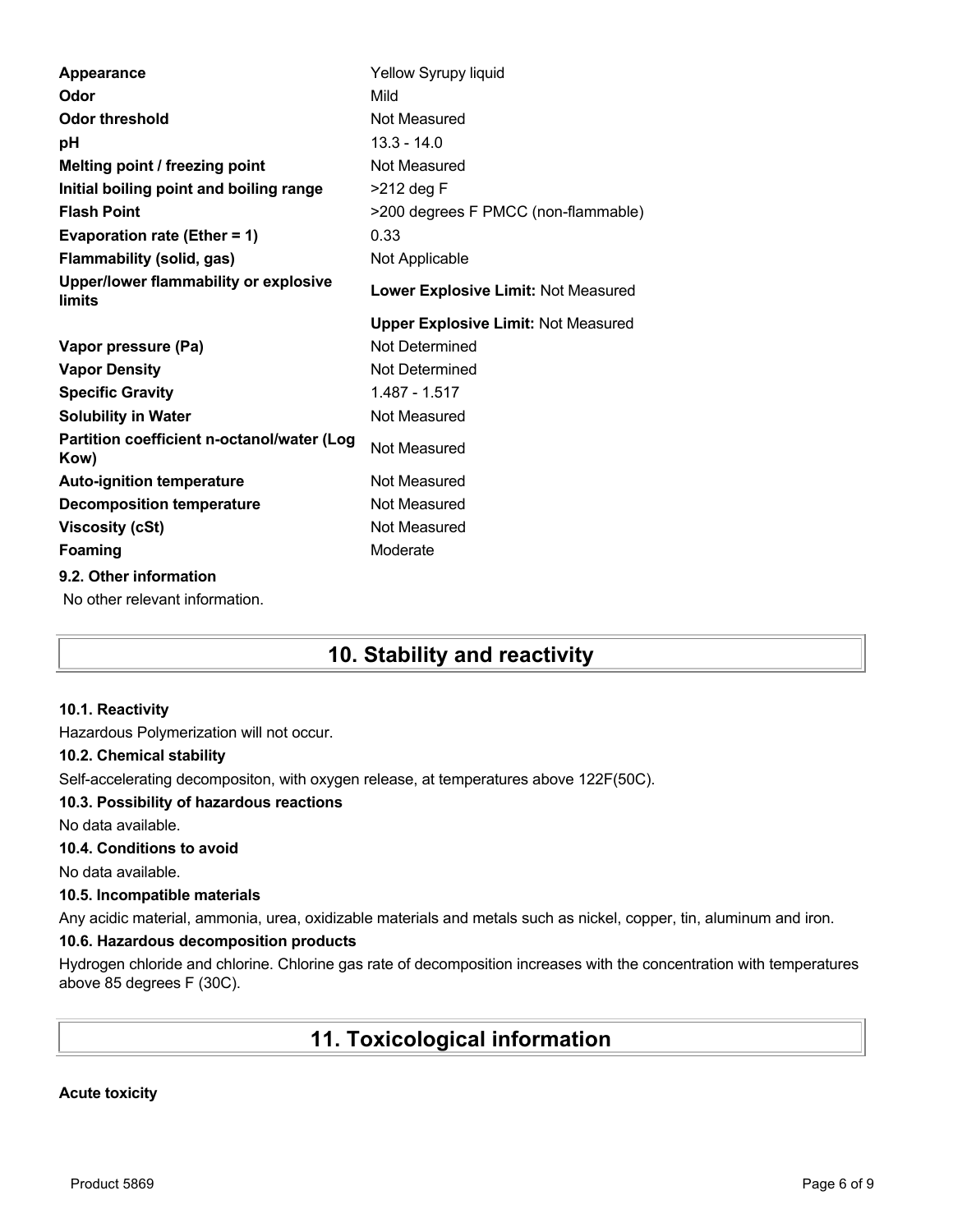| Ingredient                     | Oral LD50,<br>mg/kg                  | Skin LD50,<br>mg/kg                  | <b>Inhalation</b><br>Vapor LD50,<br>mg/L/4hr | <b>Inhalation</b><br>⊺Dust/Mist LD50<br>mg/L/4hr | <b>Inhalation</b><br>Gas LD50,<br>ppm |
|--------------------------------|--------------------------------------|--------------------------------------|----------------------------------------------|--------------------------------------------------|---------------------------------------|
| Sodium hydroxide - (1310-73-2) | 6,600.00,<br>Mouse -<br>Category: NA | 1,350.00,<br>Rabbit -<br>Category: 4 | 600.00, Mouse<br>- Category: NA              | INo data availablel                              | No data<br>available                  |
| Sodium gluconate - (527-07-1)  | No data<br>available                 | No data<br>available                 | No data<br>available                         | No data availablel                               | No data<br>available                  |

Note: When no route specific LD50 data is available for an acute toxin, the converted acute toxicity point estimate was used in the calculation of the product's ATE (Acute Toxicity Estimate).

| <b>Classification</b>         | Category | <b>Hazard Description</b>                                        |
|-------------------------------|----------|------------------------------------------------------------------|
| Acute toxicity (oral)         |          | Not Applicable                                                   |
| Acute toxicity (dermal)       | 5        | May be harmful in contact with skin. (Not adopted by<br>US OSHA) |
| Acute toxicity (inhalation)   |          | Not Applicable                                                   |
| Skin corrosion/irritation     | 1A       | Causes severe skin burns and eye damage.                         |
| Serious eye damage/irritation |          | Causes serious eye damage.                                       |
| Respiratory sensitization     |          | Not Applicable                                                   |
| Skin sensitization            |          | Not Applicable                                                   |
| Germ cell mutagenicity        |          | Not Applicable                                                   |
| Carcinogenicity               |          | Not Applicable                                                   |
| Reproductive toxicity         |          | Not Applicable                                                   |
| STOT-single exposure          |          | Not Applicable                                                   |
| STOT-repeated exposure        |          | Not Applicable                                                   |
| Aspiration hazard             |          | Not Applicable                                                   |

# **12. Ecological information**

## **12.1. Toxicity**

No additional information provided for this product. See Section 3 for chemical specific data. Toxic to aquatic life with long lasting effects.

## **Aquatic Ecotoxicity**

| Ingredient                     | 96 hr LC50 fish,<br>mg/l    | 48 hr EC50 crustacea,<br>mq/l | ErC50 algae,<br>mq/l |
|--------------------------------|-----------------------------|-------------------------------|----------------------|
| Sodium hydroxide - (1310-73-2) | 196.00, Poecilia reticulata | 40.38, Ceriodaphnia dubia     | Not Available        |
| Sodium gluconate - (527-07-1)  | Not Available               | Not Available                 | Not Available        |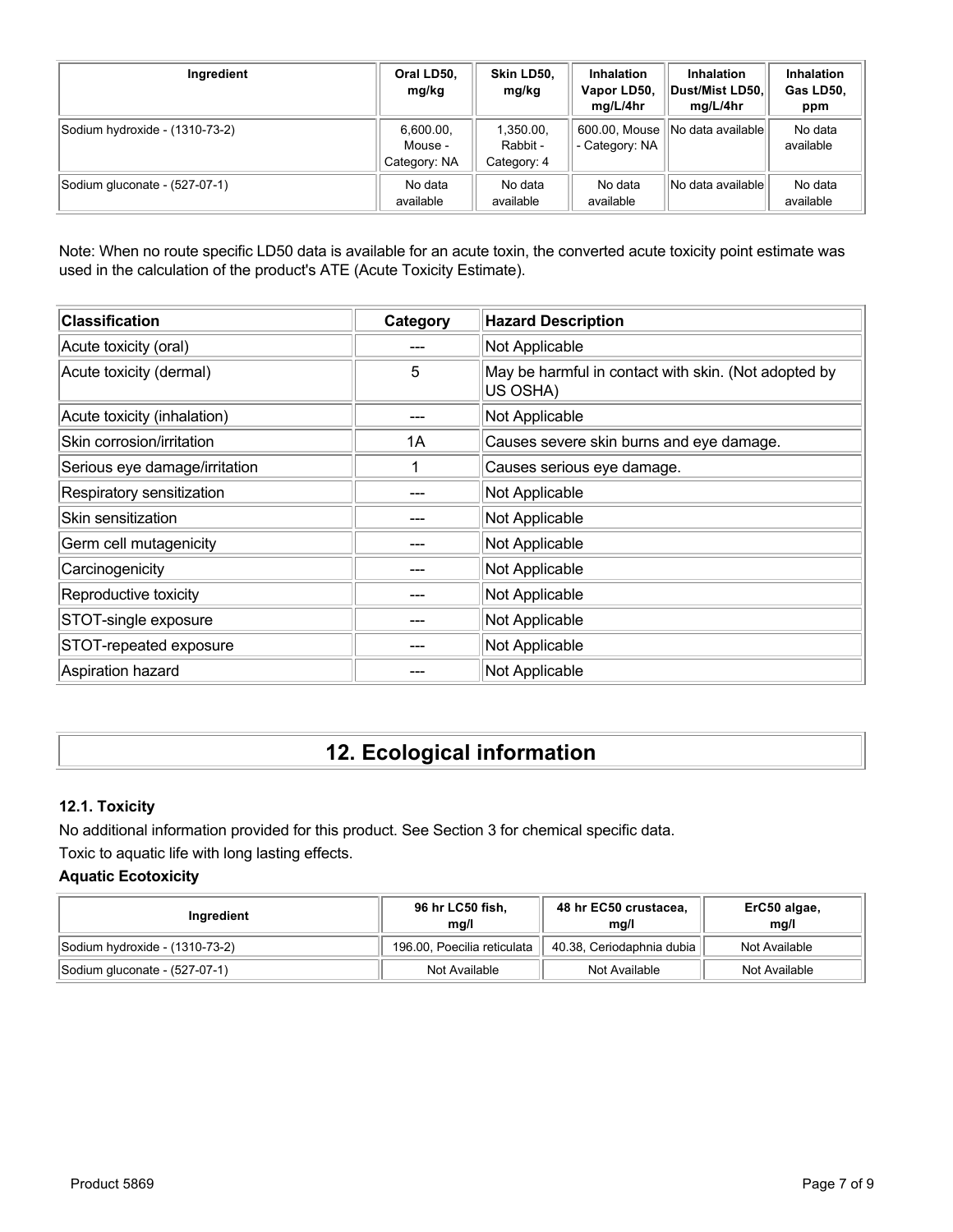### **12.2. Persistence and degradability**

There is no data available on the preparation itself.

## **12.3. Bioaccumulative potential**

Not Measured

**12.4. Mobility in soil**

No data available.

## **12.5. Results of PBT and vPvB assessment**

This product contains no PBT/vPvB chemicals.

## **12.6. Other adverse effects**

No data available.

# **13. Disposal considerations**

### **13.1. Waste treatment methods**

Observe all federal, state and local regulations when disposing of this substance.

# **14. Transport information**

| NA1760                                         |
|------------------------------------------------|
| Compound, Cleaning, Liquid, (Sodium Hydroxide) |
| 8                                              |
| Ш                                              |
|                                                |

# **15. Regulatory information**

| <b>Regulatory Overview</b>                   | The regulatory data in Section 15 is not intended to be all-inclusive, only selected regulations<br>are represented. |
|----------------------------------------------|----------------------------------------------------------------------------------------------------------------------|
| Toxic Substance<br><b>Control Act (TSCA)</b> | All components of this material are either listed or exempt from listing on the TSCA Inventory.                      |
| <b>WHMIS Classification</b>                  | $D2B$ F                                                                                                              |
| <b>US EPA Tier II Hazards</b>                | Fire: No                                                                                                             |
|                                              | <b>Sudden Release of Pressure: No</b>                                                                                |

**Reactive:** No **Immediate (Acute):** Yes

# **Delayed (Chronic):** No

#### **EPCRA 311/312 Chemicals and RQs (lbs):**

Sodium hydroxide ( 1,000.00)

#### **EPCRA 302 Extremely Hazardous :** (No Product Ingredients Listed)

**EPCRA 313 Toxic Chemicals:**

# (No Product Ingredients Listed)

**Proposition 65 - Carcinogens (>0.0%):** (No Product Ingredients Listed)

#### **Proposition 65 - Developmental Toxins (>0.0%):** (No Product Ingredients Listed)